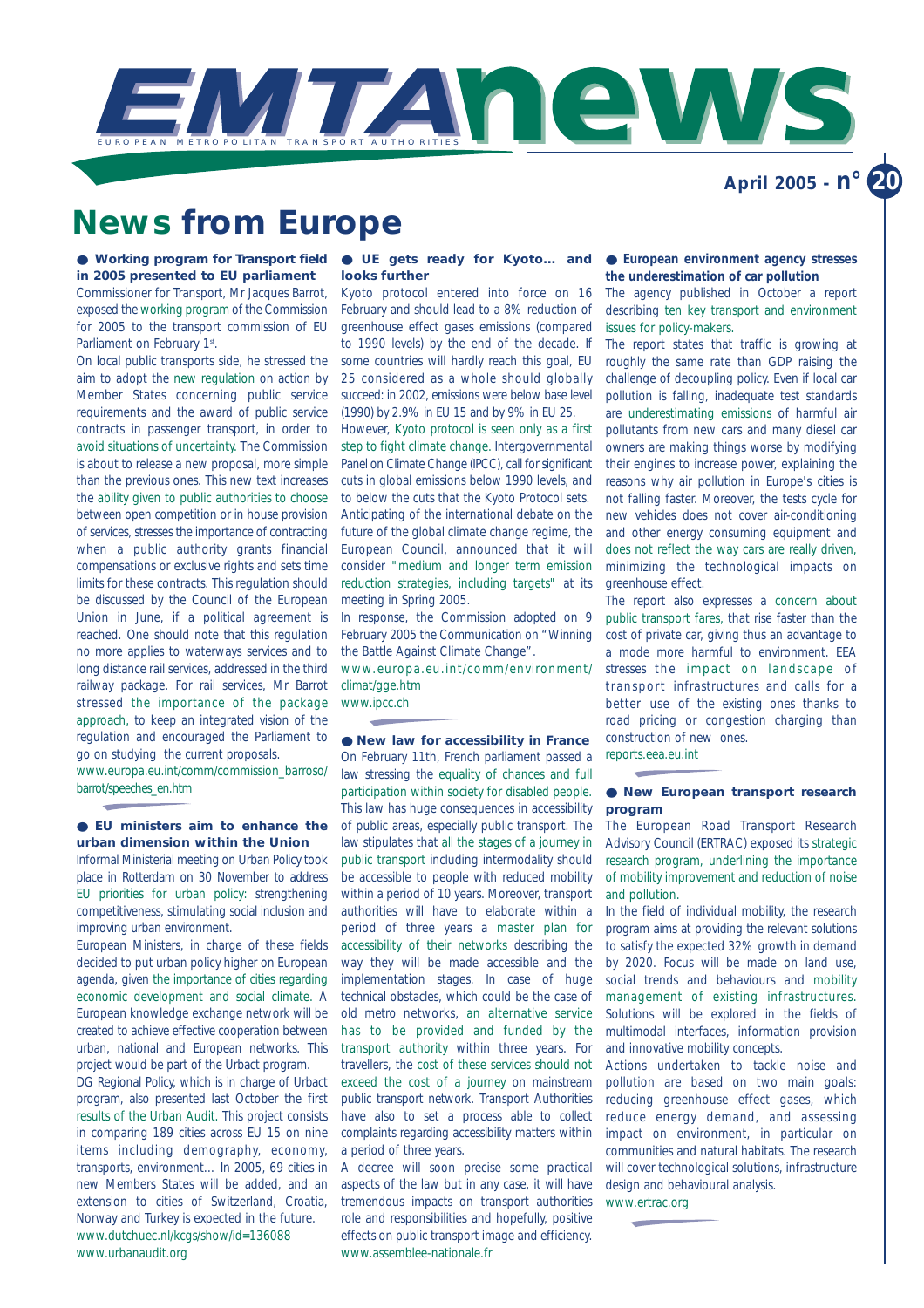# **News from the cities**

### ● **New metro line and paying expressway in St PETERSBURG**

St Petersburg metro network, made of 4 lines representing 100km will significantly grow in the coming years, with a target of 140 km by the year 2015, particularly in the northern area of the city. This extension plan includes a new line and the beginning of a circular line. These projects should lead to a significant increase of public transport modal split: public transport journeys, that represent 33% of the trips are expected to reach 42% in the future.

Another long term project lies in the construction of a paying expressway, establishing a link between the port, the main logistic areas the ring road and the main motorways. This 46 km road will cost about €1.6bn. 50% will be funded by the Russian State and the other 50% by private investors. Private cars will pay € 0.60 and lorries  $∈$  2.3 to use this infrastructure. www.metro.spb.ru ● www.gov.spb.ru www.stratplan.leontief.ru

● **LYONS renew its global contract with Keolis for six years and develops its networks** 

Sytral, Lyons transport authority is responsible for organising and financing the largest French public transport network open to competition, with a  $\epsilon$ 1.5bn contract lasting 6 years. As the previous contract was ending in December 2004, the tendering process has been initiated in November 2003. The last choice had to be done between Keolis, the incumbent and Transdev-RATP, the challenger. After a tight competition, Sytral finally granted the contract to the incumbent, who will operate Lyons' public transport system until 2010.

Lyons network is currently in a growing phase, with the extension of the Tramway line 1 by 1,4 km, planned for October and the beginning of rail platform works on the new Tram line Lea. This 14,6 km line will serve 70,000 people and 37,000 jobs in the eastern part of the metropolitan area. This €177m project will enter in service by end 2006. In the future, this line will be used by an express link, called Leslys, between the city center and St Exupéry Airport (23 km away) expected by 2007. The common use of the infrastructure by urban trams and suburban tram-trains, will be one of the main challenges faced by Sytral.

www.sytral.fr

### ● **New developments and operations schemes in WARSAW region**

New infrastructure projects have been decided for Warsaw and at a regional scale: the second metro line is currently under construction and is expected to enter in service in 2007. The works for the third line, measuring 6 km will start just after the beginning of first line operations. A project of a suburban express network is also under discussion.

On the operating side, Koleje Mazowieckie started its operations in the field of passenger transport on January 1<sup>st</sup>. This first regional

railway company is 49% owned by Polish State Railways' regional business unit PKP Przewozy Regionalne and 51% by the Mazowieckie district administration. The law allows regional governments to take responsibility for rail services and the national railway company PKP should transfer some of its rolling stock and other assets, and raises concerns about PKP financial situation. This example is expected to be followed soon by other Polish regions.

www.ztm.waw.pl • www.metro.waw.pl www.pkp.com.pl

### ● **Innovative mobility concepts in LONDON and in LILLE**

As mobility in urban areas shifts from commuter trips to more complex journeys, for various purposes and covering the whole day, transport system is expected to take more and more in account intermodality.

Lille and London are experiencing two innovative concepts in this field :

- **> LILLE**, main city of the Northern part of France opened in December 2004 two «Oxygen Stopovers» in the city center. In these futuristic looking buildings, electric bikes and Segways are available for short term rental. This innovative service aims at competing with car for short trips, allowing a combined use of public transport and individual clean modes, as reduced fares are proposed to public transport cardholders. This €120,000 project was included in Keolis bid for public transport network management contract, granted in 2002. www.transpole.fr
- **> LONDON** has set up an on demand bike rental, based on mobile technology. During summer 2004, first experiments had been made in the borough of Hammersmith and Fulham. Rental areas are located near tube stations, near public building, in main interchanges and in car parks. Bikes are locked with cables equipped with LCD displays. Unlocking codes are sent by SMS. After use, the bike can be re-locked in any other rental point and the LCD display provides a pin code that has to be sent to the service in order to end the hire period. Registration and annual fees amount to £10 (€14) and rental rates start from 30p for 15 minutes. Further developments are expected as for example integration with public transport travelcards.

www.oybike.com

#### ● **New framework and metro for BUDAPEST**

Financial agreement has been reached on Metro line 4 extension, consisting of 4 new stations and a new line of 2.7 km. Hungarian government will finance 70% and the municipality of Bucharest will finance 30% of the project, estimated €325-400m.

The total line Metró 4 project, decided in May

2003, partly funded by EIB, consists in a 10 km line with 14 stations, providing a commercial speed of 30km/h with a train every 150 seconds. More than 400,000 commuters are expected to use this line every day.

The first section is expected to enter in service in 2008 and the extension in 2009, for a total cost of €1.2bn. First tenders have been published in December for the construction works for tunnels, shafts and subways.

Hungarian government is currently thinking of introducing a road charging scheme, to reduce congestion and finance public transport infrastructure. This project will be supported by a relevant fare system for all modes and by the creation of a Transport Authority : Budapesti Közlekedési Szövestég.

www.metro4.hu ● www.bksz.hu

### ● **Financial agreement for BERLIN new airport**

Berlin Brandenbourg International airport funding has been approved by the airport authority; by private and public stakeholders, including the Federal State, the Länder of Berlin and Brandenbourg, the European Union. This €2bn project, located on the property of Schönenfeld current airport could open in 2010 and will provide an extra capacity of 20m passengers a year. Rail connections are full part of the project with on the one hand the construction of a dedicated 20 km link between the future airport and the city centre, offering a 17 minutes travel time. On the other hand, interconnection with the existing regional interurban and international rail network with tracks adapted to ICE trains, will provide opportunity to reach mail German cities and also Poland and Czech Republic. www.bbf.de

### ● **LONDON experiences new streets for the 21st Century**

Exhibition Road, in South Kensington District is one of the most attractive place in London in term of cultural interest. However, transportation is a huge concern since a major road link crosses the district implying foot tunnels for pedestrians, underground station is not easily accessible and bus connections with the rest of the city are poor.

The Royal Borough of Kensigton and Chelsea decided to integrate motorised and pedestrian flows, implementing a concept of «inferred pedestrian priority». This new space design aims at slowing car traffic, discouraging through traffic, improving pedestrian comfort with high standards of accessibility in the streets in the underground stations and in bus services. The scheme is being launched, the public consultation should occur in Spring 2005 for an implementation in 2006-2009. www.rbkc.gov.uk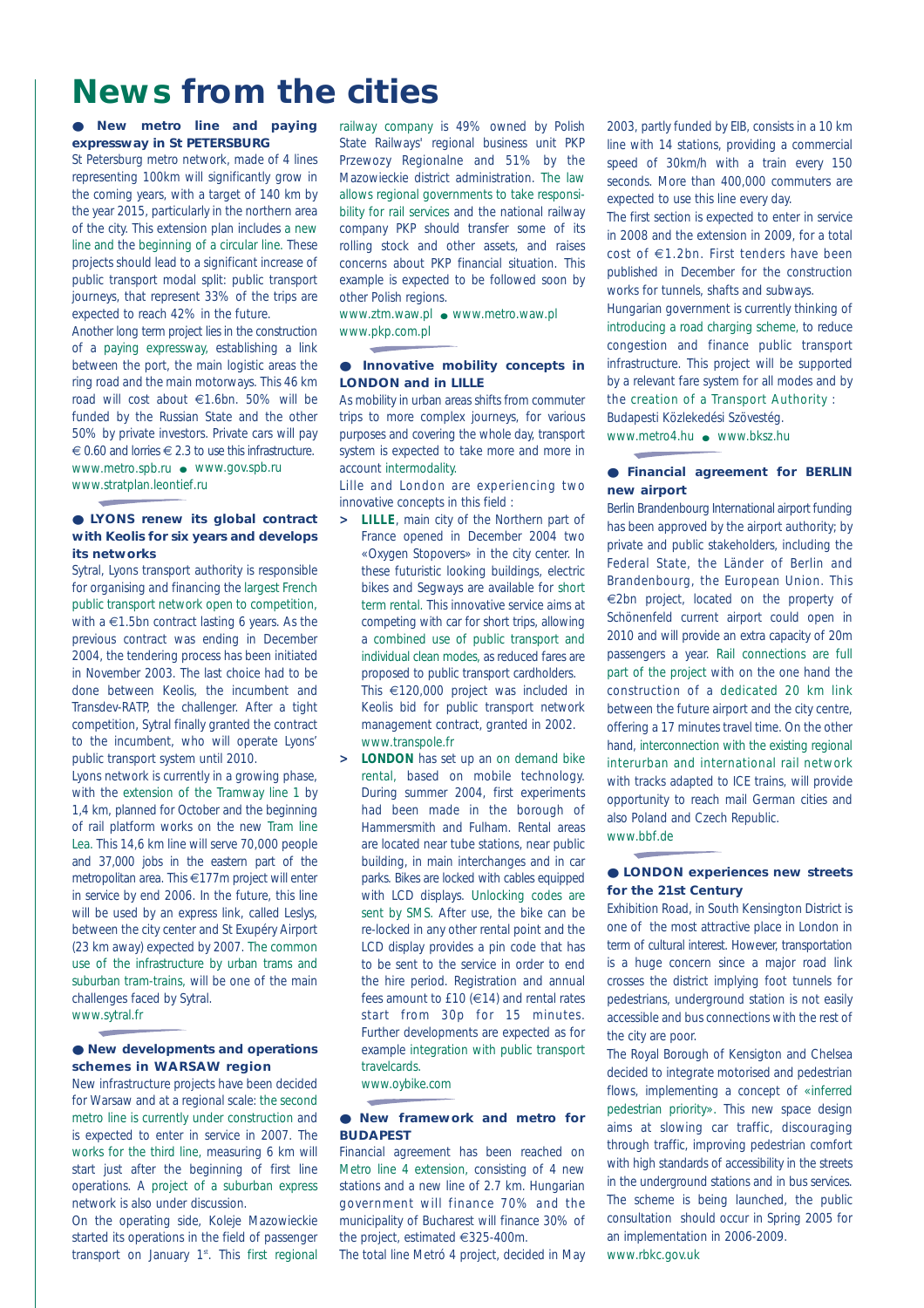### **News from other continents**

### ● **Integration of transport management and dynamic city planning : the example of São Paulo STM**

São Paulo is the biggest city of Southern America with nearly 10 million inhabitants and 20 million in the metropolitan area. However, its public transport network is very recent compared to other megacities. The construction of the first metro line began in 1968 and opened only in 1974. Nowadays, four metro lines (1, 2, 3, 5) serve a 47 km network operated by Metro São Paulo, and six suburban lines (A-F) operated by CPTM, the State owned Metropolitan Trains Company, representing 270 km, also integrated to the local public transport system.

Major extension projects are currently being developed : construction of line 4 started in Summer 2004 and is expected to enter in service in 2007. This 13 km line with 10 stations will carry 900.000 passengers per day. Works for line 2 extension began in March 2004 and will last about two years for the first section. The suburban line C will be extended to relieve the

overcrowded metro line 3.

Transport competencies in São Paulo are managed by the State Secretariat for Metropolitan Transport (STM) addressing three main objectives through three internal divisions:

- **>** Establishing urban and political directives for the urban transports in the metropolitan region;
- **>** Organising, operating and controlling the metropolitan transportation system: planning and programming, setting up the fares, regulation and granting of concessions for metropolitan transports
- **>** Promoting public transport and setting urban directives of metropolitan nature in the cities which belong to these regions.

STM controls three operating companies (São Paulo Subway Company, São Paulo Metropolitan Train Company – CPTM, Metropolitan Urban Transports Company – EMTU) and Emplasa (Great São Paulo Metropolitan Planning Company) in charge of public planning, programs and action projects

in the metropolitan regions.

In order to have a clear strategic vision, to reach operational and economical efficiency and to allow various kind of partnerships, and to better match the expectations of the passengers, STM elaborated the Urban Transports Integrated Program (PITU 2020) describing various projects in the field of network extensions, management measures as - tax policy or communication - and planning process. PITU 2020 sets also quantitative targets for reduction of time spent in transport, air quality, fuel consumption, noise pollution, car accidents, land use…

This 2020 strategy is based on the detailed description of the current urban structure and transport system in the base year, transformed by trends measured during the past decades and modified by various scenarios.

www.metro.sp.gov.br ● www.cptm.com.br www.stm.sp.gov.br/pitu2020/english.htm

### **Case Study**

### ● **Market conformity of Amsterdam Public Transport**

Mid-November 2004 the Regional Authority of the Amsterdam Region (ROA), responsible for commissioning public transport in the Greater Amsterdam region, accepted an initial bid of the incumbent GVB (Public transport company Amsterdam). The procedure gives an opportunity to GVB to retain the full concession and prolonging their contract as of January  $1<sup>st</sup>$  2006 for a maximum of 6 years. The ROA Board ruled that this initial bid complied with a set of market conform prices for public transport services, established by market survey.

In order to evaluate the bidding ROA conceived a yardstick-method by which the offer on each of the three components of the current Public transport-concession was measured by a so-called reference value which reflects a market conform price level. As there is no actual competition by other transport companies these reference-values stands as alternative for the bid of virtual competitors in a tender.

Last November the ROA Executive Board ruled that, although the prices of GVB did not fully comply the yardstick, GVB should be awarded the conditional right of bidding on a renewed contract, if GVB meets a couple of additional demands. The incumbent agreed on these terms and bridged the financial discrepancy that remained between their offer and the reference ROA had set out.

Since February 10<sup>th</sup>, the ROA Board has released a draft of an enhanced Schedule of Requirements for consultation amongst concerned parties (consumers, local politics and other authorities). By this new S.o.R. ROA aims to improve the level of public transport services on a wide range of busy trunk lines in the local Amsterdam network. This should result in a network of busy connecting lines that enables passengers to multiply their opportunities to travel to and from the centre of Amsterdam. At the same time ROA wants strict guarantees for the disclosure of all inhabitants of Amsterdam boroughs and quarters areas by public transport. This implicates that a stop of a bus-, tram- or metroline is located within a range of 400 meter of each home-address, company or facility. Based on this Schedule of Requirements the operator has to work out a network and a time table for 2006. ROA also aims to enhance the monitoring of operational quality of the new network.

ROA wants to negotiate a new contract with GVB based on this improved and specified Schedule of Requirements for the Amsterdam concession. In July 2005 the procedure is to be concluded by agreement on a second and final bid of GVB.

When GVB fails to comply with the conditions or to translate the requirements in a sound network for a reasonable price, ROA could still decide to start a public tender. This could also be brought about in case the Dutch Minister of Transport does not relieve the obligation for the

principal ROA to tender out all urban public transport by 2009. Full attention is now drawn to this intricate process of private contracting. www.roa.nl

### **Agenda**

- **EMTA 15th General meeting** 21-22 April 2005 – Amsterdam, The Netherlands www.emta.com
- **11th International Conference on urban transport and the environment in the 21st century Urban transport 2005** 12-14 April 2005 Algarve, Portugal www.wessex.ac.uk
- **ECOMM European Conference on Mobility Management**  1-3 june 2005 - Harrogate (UK) www.epomm.org
- **Velo City 2005 Delivering the Vision** 31 May – 3 June 2005 Dublin, Ireland www.velo-city2005.com
- **56th UITP World Congress** 5-9 June 2005 – Rome, Italy www.uitp.com